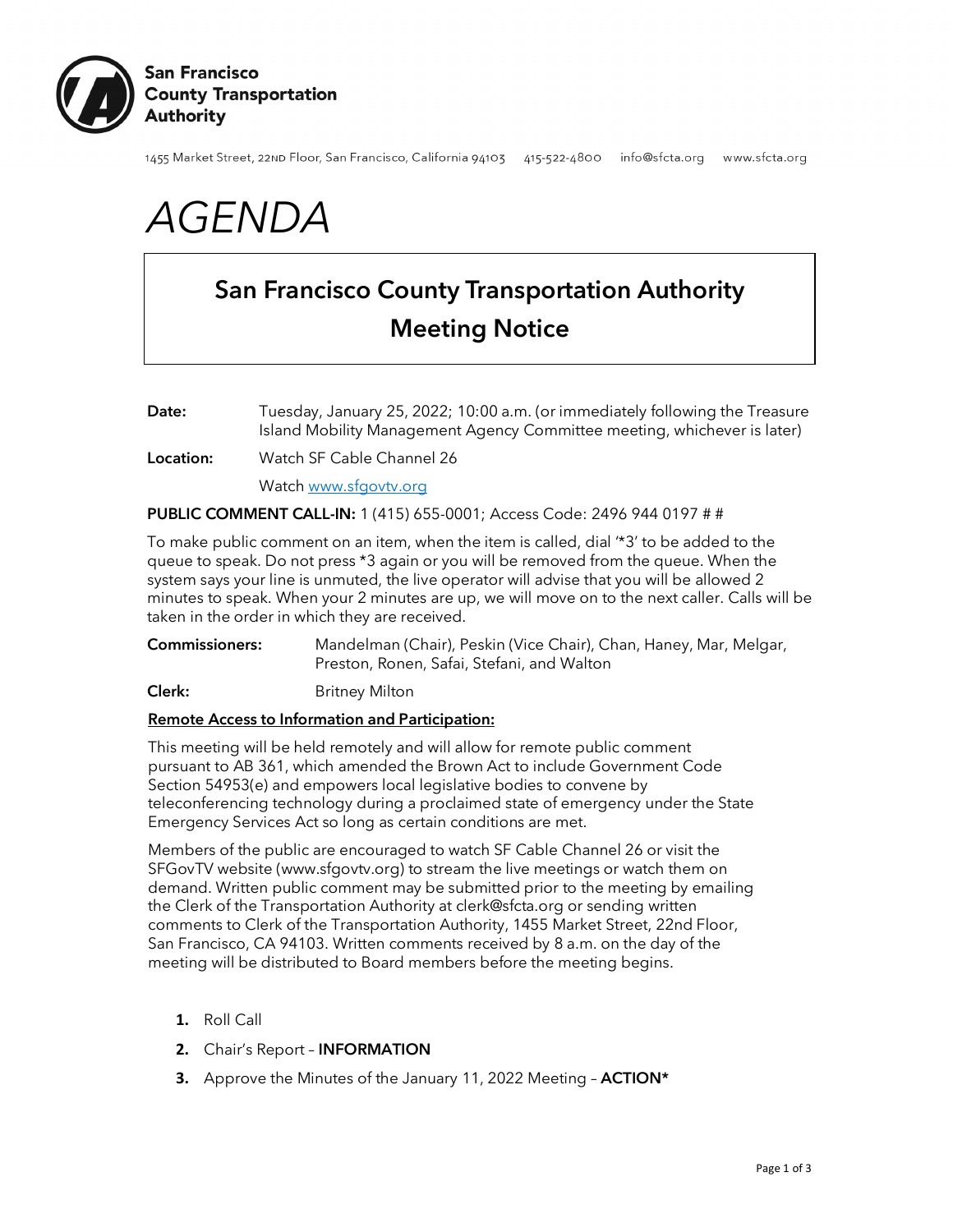

**Board Meeting Agenda** Page 2 of 3

#### Consent Agenda

- **4.** [Final Approval] Appoint Eric Rozell and Kevin Ortiz to the Community Advisory Committee – ACTION\*
- **5.** [Final Approval] Allocate \$2,163,640 in Prop K Funds, with Conditions, for Two Requests – ACTION\*

Projects: (SFMTA) Replace 27 Paratransit Vehicles (\$1,503,640), Traffic Signal Hardware FY22 (\$660,000).

- **6.** [Final Approval] Accept the Audit Report for the Fiscal Year Ended June 30, 2021 ACTION\*
- **7.** [Final Approval] Approve Programming of \$4,055,000 in Senate Bill 1 Local Partnership Program Formula Funds for Construction of the Yerba Buena Island West Side Bridges Seismic Retrofit Project – ACTION\*
- **8.** [Final Approval] Approve the San Francisco Transportation Investment and Growth Strategy 2021 Update - **ACTION\***

#### End of Consent Agenda

**9.** [Final Approval on First Appearance] Adopt the 2021 Annual Report – ACTION\*

In lieu of the Executive Director's Report this month, the Executive Director will present the 2021 Annual Report.

**10.** San Francisco's Climate Action Plan 2021 Update – INFORMATION\*

#### **Other Items**

**11.** Introduction of New Items – INFORMATION

During this segment of the meeting, Commissioners may make comments on items not specifically listed above or introduce or request items for future consideration.

- **12.** Public Comment
- **13.** Adjournment

#### \*Additional Materials

---------------------------------------------------------------------------------------------------------------------------------------------------------------------- Items considered for final approval by the Board shall be noticed as such with [Final Approval] preceding the item title.

The meeting proceedings can be viewed live or on demand after the meeting at www.sfgovtv.org. To know the exact cablecast times for weekend viewing, please call SFGovTV at (415) 554-4188 on Friday when the cablecast times have been determined.

The Legislative Chamber (Room 250) and the Committee Room (Room 263) in City Hall are wheelchair accessible. Meetings are real-time captioned and are cablecast open-captioned on SFGovTV, the Government Channel 26. Assistive listening devices for the Legislative Chamber and the Committee Room are available upon request at the Clerk of the Board's Office, Room 244. To request sign language interpreters, readers, large print agendas or other accommodations, please contact the Clerk of the Transportation Authority at (415) 522-4800. Requests made at least